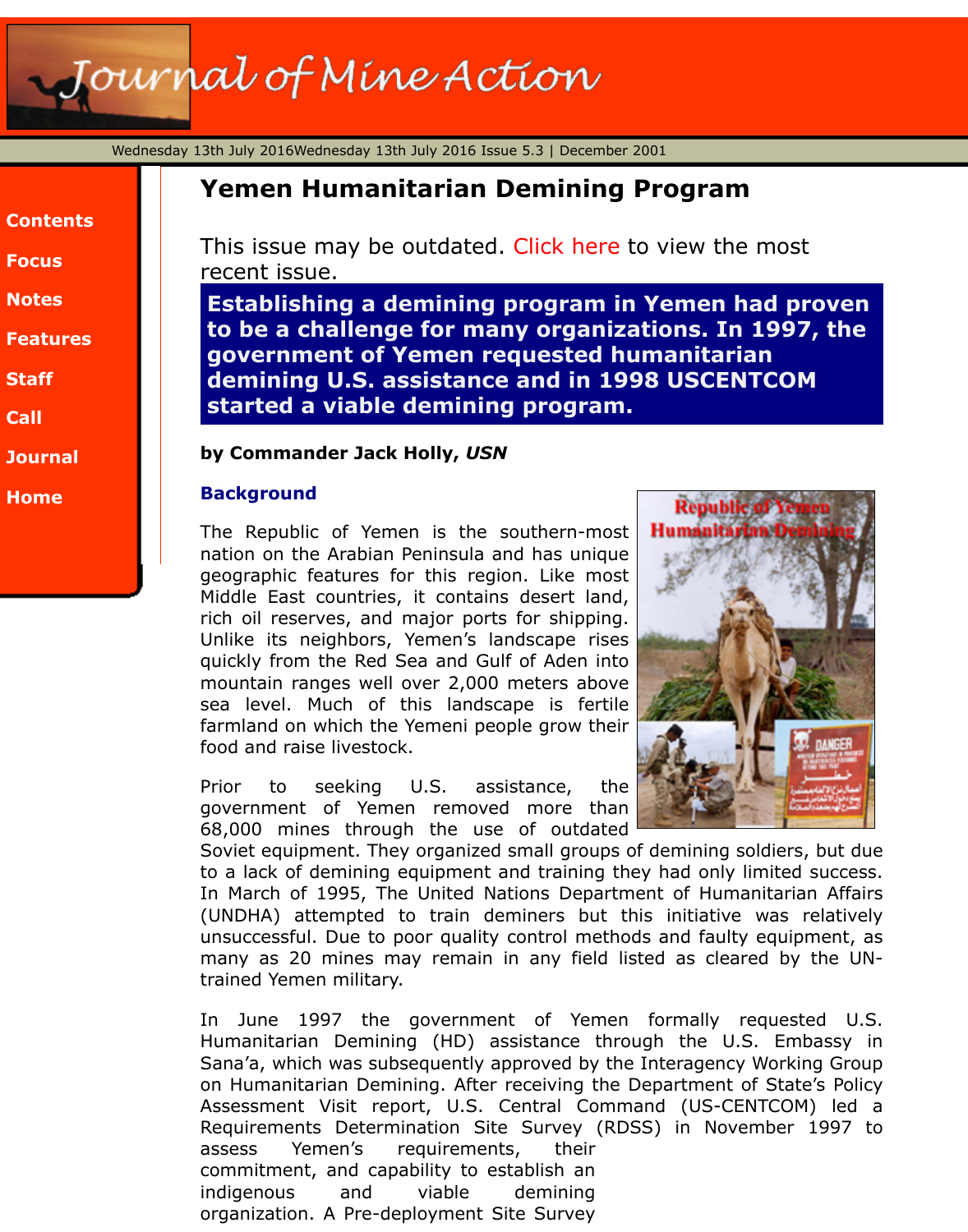was conducted in April 1998 and the USCENTCOM-sponsored train-the-trainer program, which included survey and clearance techniques, mine awareness, medical trauma and victim assistance, information management, and mine action headquarters staff training began in October 1998.

# **The Problem**

Yemen's landmine problem is a result of a series of conflicts dating back to mid-1960. During the intervening years, strife between the north and south, an insurrection, and tribal clashes left the country littered with mines. A tenuous peace was established in 1990; however, between May and July 1994, that peace erupted into further civil war. During these conflicts an estimated 75,000 – 100,000 mines were laid, primarily in the Aden and Hadramaut areas. Inexperienced soldiers and members of the militia placed the mines, often in indiscriminate patterns with little recording, marking, or fencing. Unexploded ordnance (UXO) of various types and national origin is interspersed in the mined areas. By a ratio of 10:1, the mines are anti-tank (AT) to anti-personnel (AP), and were generally laid randomly, often in hasty defensive positions. There has been no indication of the use of any trip wires or anti-handling devices in the mine fields previously cleared.

restrict access to thousands of square Deminers at work in Yemen The mines, in addition to their toll in human and animal suffering, have had an incalculable effect on local economies, both as an impediment to agriculture and through denial of roads critical to the populace. A Level I Landmine Impact Survey was conducted from July 1999 to July 2000 by The Survey Action Center in conjunction with the Afghan-based Mine Clearance Planning Agency (MCPA). The findings and information of this report are recorded and stored on the Information Management System for Mine Action (IMSMA). The survey found that there are 592 mineaffected communities and 1,078 mine danger areas, covering over 900 square kilometers. Each of the communities is affected in its own way. The mined areas

kilometers of land that once was used for



roads, pastures, farmland, agriculture and water. The mined areas have also had an incalculable negative effect on transportation, the economy, international trade (ports) and tourism.

One of the goals of the Level I (One) Impact Survey was to identify and differentiate between high, moderate and lightly impacted communities. The 592 landmine-affected communities are located in 8 governorates primarily in the south and central regions of Yemen. The mine-affected communities tend to be grouped in clusters. The survey identified two large clusters and several smaller ones with residual communities dispersed across the country. There are 14 communities considered highly impacted, 84 moderately impacted, and 494 lightly impacted.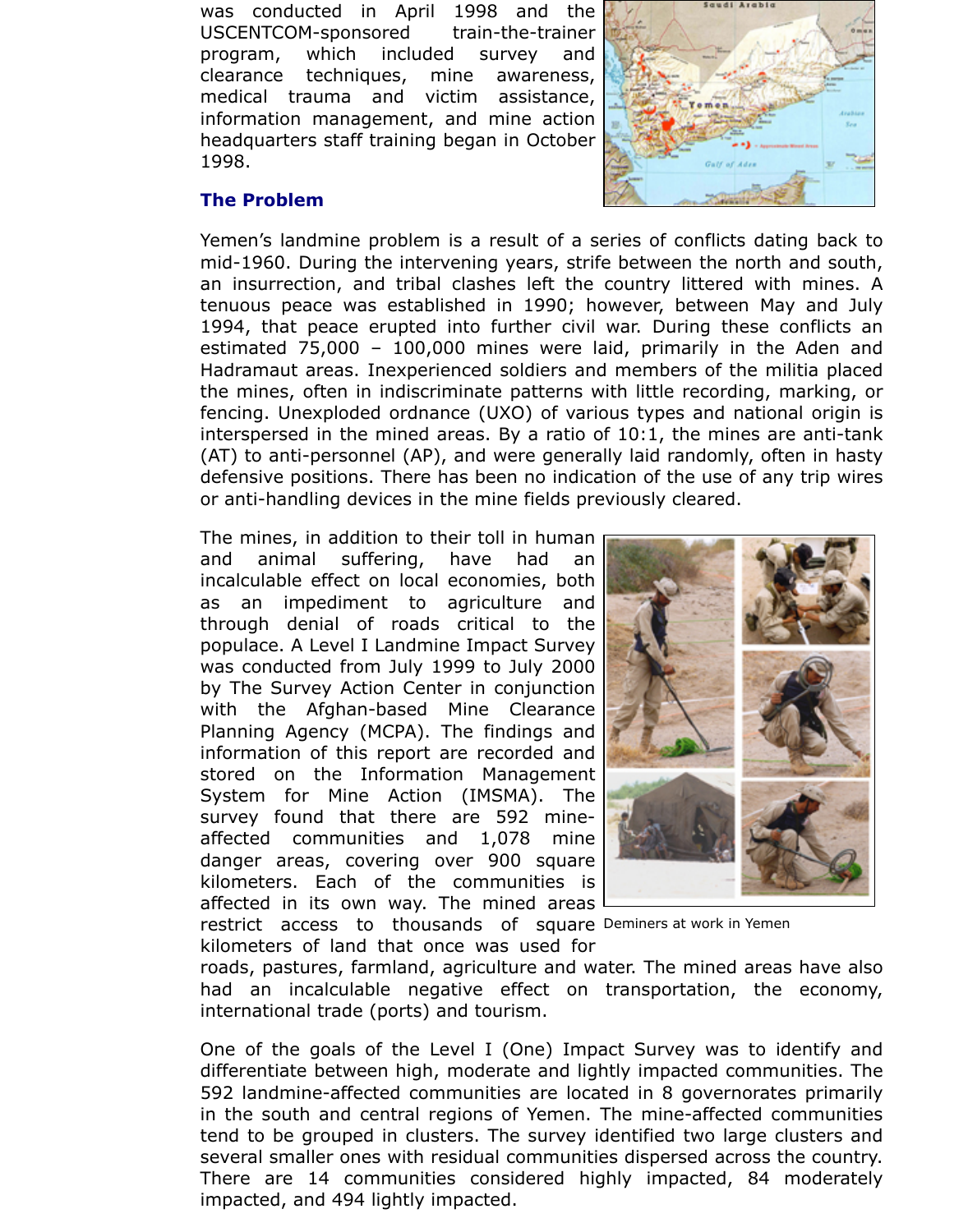The Level I (One) Survey reports an estimated 828,000 people live in the affected communities, of which about 36,000 people are believed to be living in high-impact communities and an estimated 118,000 people in mediumimpact communities. The majority live in communities that the Level I (One) Survey rated as low-impact. Overall, Yemen has suffered 5,004 mine-related casualties, of which 2,560 were fatal. In the past 24 months there have been at least 178 mine victims of which 57 died. The majority of casualties were male livestock herders.

# **National Demining Organization (NDO)**

## *The National Mine Action Committee*

While developing the training plan for Yemen, organizational considerations were of significant importance, as the question of donor support to militaryled HD organizations was, and continues to be, a major concern. The National Mine Action Committee (NMAC) in Yemen is regionally unique in that it is one of the few national programs in which the civilian and military sectors share responsibility. The Minister of State for Cabinet Affairs chairs the National Mine Action Committee and provides guidance regarding the direction and scope of activity. The Minister of Defense is a member of the committee and has the responsibility for implementing this guidance. At the regional level, a Branch Committee exists and is composed of a set of directors reflecting local health, transportation, and education interests. The Branch Committee mirrors the NMAC and consolidates regional requirements for consideration by the NMAC.

# *National Technical Executive Unit (NTEU)*

Subordinate to the National Mine Action Committee are the National and Regional Technical Executive Units located in Sana'a and Aden respectively. The National and Regional Technical Executive Units are staffed predominately by military personnel, but have offices at each location intended for the use of civilian ministerial representatives, NGO's, and other donors. The NTEU maintains responsibility for oversight of the National Demining Training Center and the Regional Technical Executive Unit in Aden; as well as coordination of all national demining, mine awareness and victim assistance activities, based on the direction received from the NMAC.

### *Regional Technical Executive Unit (RTEU)*

The Regional Technical Executive Unit staff is the operational arm of the Yemeni Humanitarian Demining Program, performing the full range of demining and demining-related activities. It maintains command and control of the regionally assigned demining companies and responsibility for planning, training, and providing logistical support for all regional activities directed by the NTEU. The RTEU, in its current form, formalizes 58-ancillary support positions at the headquarters and Dar Saad Compound, and also added a transportation maintenance section.

### *National Demining Training Center (NDTC)*

NDTC, the core of Yemen demining training, is operated through the National Technical Executive Unit and will maintain the standards and program content. The Center is responsible for training all Humanitarian Demining personnel, regardless of assigned region. Additionally, it is responsible for maintaining the currency and accuracy of course materials and will respond as required to training requirements delivered through the NTEU. The Center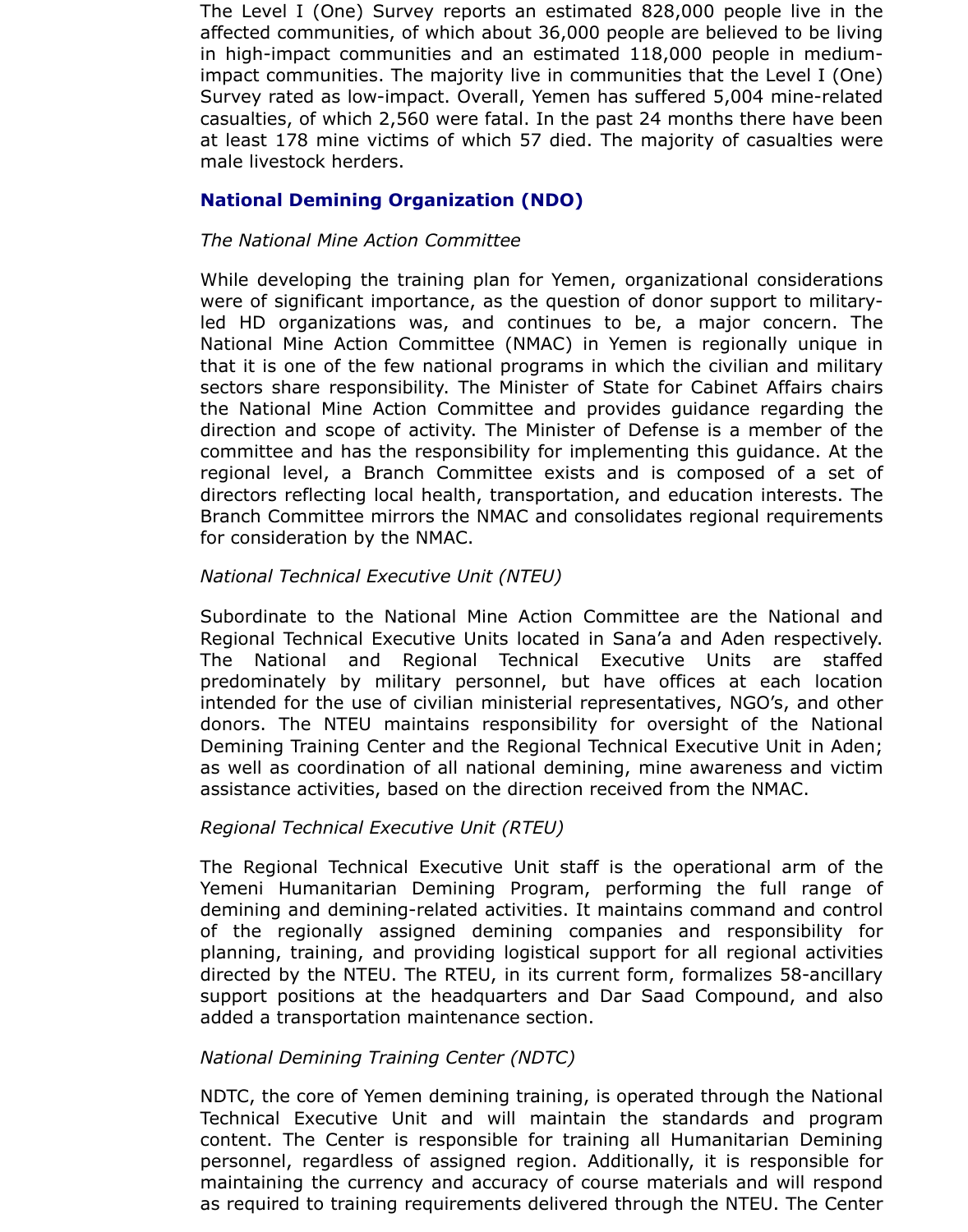is also responsible for testing and evaluation of emerging demining technologies for possible use in Yemen.

# **Strategic Mine Action Plan For Yemen**

Yemen's vision is to be free from the negative humanitarian and economic effects of landmines:

- At the community level, mine accidents eliminated or reduced to a negligible rate.
- At the national level, no significant economic activity or development project prevented by the presence of landmines or UXO.
- The effects of mines and UXO reduced by clearance of the most dangerous areas, and a Mine Awareness and Marking program that will minimize the danger in other areas until clearance can be accomplished.

# *Calendar Year 2001*

To capitalize on the Level I (One) Impact Survey (for which fieldwork was completed in July of 2000, with data analysis completed in December of 2000), calendar year 2001 emphasizes Level II (Two) Technical Survey. Area reduction and clearance will be focused on those communities that the Level I (One) Impact Survey determined to be most at risk/affected by landmine contamination. Two additional mine action companies will complete training by the end of the year (200 additional personnel). A sustainable Management Information System (IMSMA) will be fully functional and a Mine Detecting Dog capability demonstration will begin.

### *Calendar Year 2002*

Expansion of the program will continue in 2002. The last of eight mine action companies, each including Mine Awareness and Victim Assistance units, will be trained, equipped, and deployed. Three additional Technical Survey Teams will be deployed, and the first four operational Mine Detection Dog Teams (four dogs each) will be fielded. A National Accreditation, Licensing and Quality Management system will be developed to ensure compliance with International Standards.

### *Calendar Year 2003*

In 2003, four Mine Detection Dog teams will be trained, equipped, and fielded. By the end of 2003, the program will be fully developed with eight mine action companies, eight Survey Teams, and eight Mine Detection Dog teams all operating under the supervision of the NDC, the NTEU, and the RTEU.

### *Calendar Year 2004*

Capacity development for all aspects of Mine Action will continue. Deminers, mine awareness, surveyors, quality assurance, and information management specialists will continue to be trained and join the operational HD organizations.

### *Calendar Year 2005*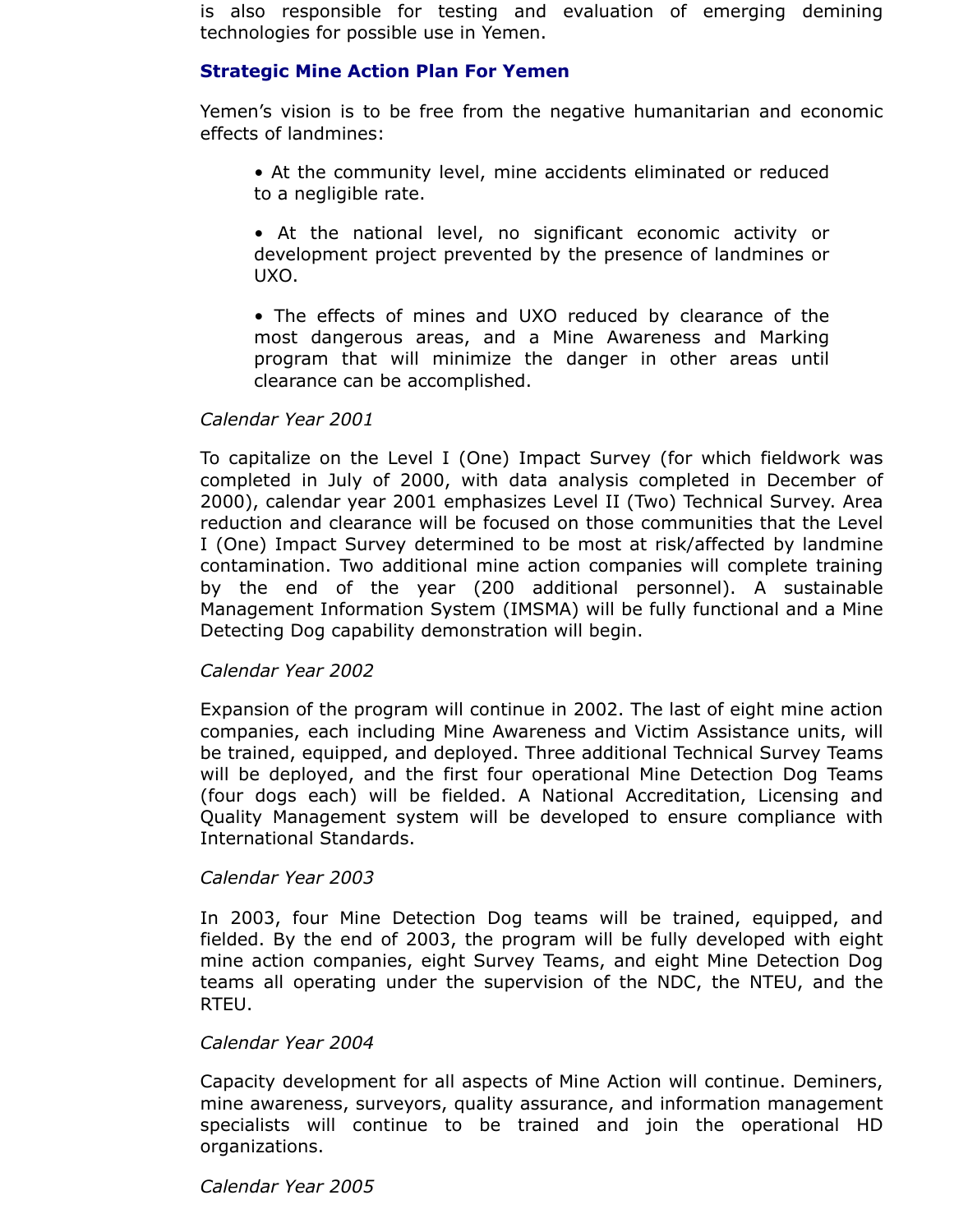

UXO clearance and destruction.

### **Program Development Accomplishments**

Yemen's Humanitarian Demining Program has produced comme results. Since the U.S. policy decision to assist Yemen with its mine pr the U.S. military trained the Yemeni cadre at the National Demining T Center (NDTC) who now conducts initial, refresher, and safety training mine action personnel. USCENTCOM, in conjunction with the Departn State, has trained, equipped, and helped field four demining companies will equip two additional companies in the late fall of 2001, with additional companies in 2002/03. The U.S. assisted in training and equ the staffs of the National (NTEU) and Regional Technical Executive (RTEU). As of December 2000, the Yemen HD Program has 400 fully mine-survey, mine-clearance, mine-awareness, and victim-ass personnel organized into four mine action companies. The NDT established a Mine Awareness Advisory Committee (MAAC) and W Groups to assist with planning and evaluation of mine awareness and assistance activities. Additionally, the U.S. renovated a significant portain of the Dar Saad Compound, previously occupied by a Combat Er Battalion, which now serves as home base to the four demining compated the National Demining Training Center, the newly renovated maintenance facility, and the RTEU.



National Demining Structure National Demining Center Regional Demining Centers

# **[Progress as of March 2](http://www.jmu.edu/cisr/journal/5.3/focus/Jack_Holly/nationaldeminingstructure.htm)001**

Yemen cleared twenty-six [mine fields in the Aden](http://www.jmu.edu/cisr/journal/5.3/focus/Jack_Holly/nationaldeminingcenter.htm) area. Eleven mine totaling 427,487 square meters, have been turned over to the govern for agricultural or transportation use. Fourteen mine fields, totaling 6 square meters, have been cleared and are awaiting quality assurance before return to the government. Two mine fields were partially cleared percent due to drifting sand, total 129,030 square meters. A total of square kilometers have been cleared since demining operations started in and in the independent in the independent in the independent in the independent in the independent in the independent in the independent in the indep 1998. In addition, 51,647 UXO, 568 Anti-Tank Mines and 350 Anti-Per Mines were destroyed.

# **Status of Program Goal**